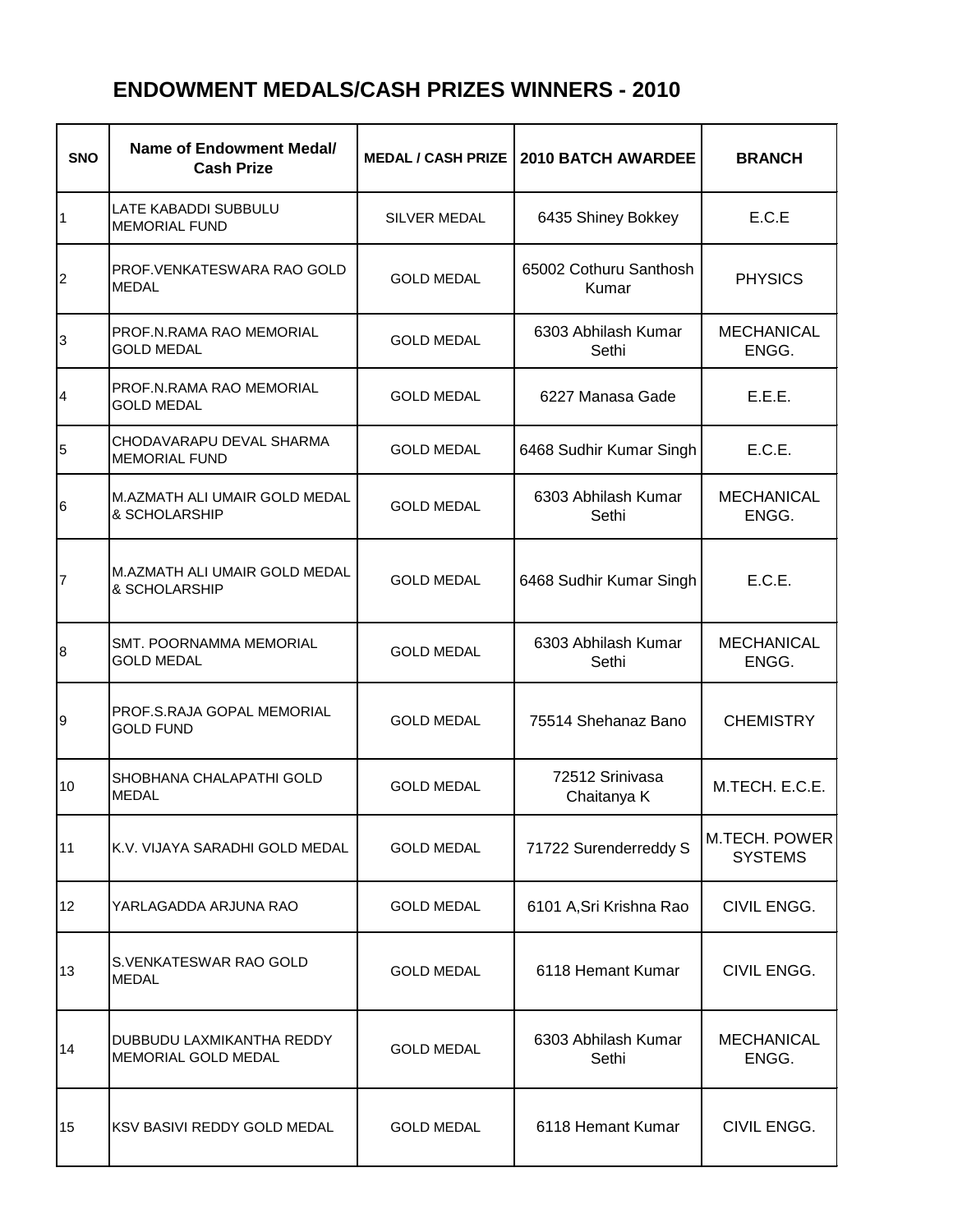| 16 | LATE PENDYALA UPENDRA GOLD<br><b>MEDAL</b>                                         | <b>GOLD MEDAL</b> | 6506 Bhaskar Shravan<br>Vadlamani                                                                        | <b>METALLURGICAL</b><br>& MATERIALS<br>ENGG. |
|----|------------------------------------------------------------------------------------|-------------------|----------------------------------------------------------------------------------------------------------|----------------------------------------------|
| 17 | RVR LAXMI JAYAMMA MEMORIAL<br><b>GOLD MEDAL</b>                                    | <b>GOLD MEDAL</b> | 6333 D. Prathiba                                                                                         | <b>MECHANICAL</b><br>ENGG.                   |
| 18 | LATE B.R.SASTRY SCHOLARSHIP                                                        | <b>CASH PRIZE</b> | 6303 Abhilash Kumar<br>Sethi                                                                             | <b>MECHANICAL</b><br>ENGG.                   |
| 19 | LATE DR.GOVINDAKRISHNAYYA<br><b>MEMORIAL FUND</b>                                  | <b>CASH PRIZE</b> | 6333 D.Prathiba                                                                                          | <b>MECHANICAL</b><br>ENGG.                   |
| 20 | K.S.R. SRINIVASA MEMORIAL FUND                                                     | <b>CASH PRIZE</b> | Telugu-6720 DNVS<br>Ramkumar Nekkanti,<br>Hindi-98057 Saurav<br>Yadav, English-6421<br>Kruthika Kumar M. |                                              |
| 21 | PROF.S.K.LAKSHMANA RAO                                                             | <b>CASH PRIZE</b> | 74512-Sujatha S., 98001-<br>A.Bikshapathi                                                                | <b>MATHEMATICS</b>                           |
| 22 | N.CH.PATTABHI RAMACHARYULU<br><b>GOLD MEDAL</b>                                    | <b>CASH PRIZE</b> | 74501 Alekhya<br>Viswanadhuni                                                                            | <b>MATHEMATICS</b>                           |
| 23 | Y.CHENCHU RAMI REDDY &<br>Y.ANNAMMA                                                | <b>CASH PRIZE</b> | 75514 Shehanaz Bano                                                                                      | <b>CHEMISTRY</b>                             |
| 24 |                                                                                    | <b>CASH PRIZE</b> | 74610 Samatha Adepu                                                                                      | <b>MATHEMATICS</b>                           |
| 25 | <b>MATHS &amp; HUMANITIES DEPT.</b>                                                |                   | 74501 Alekhya<br>Viswanadhuni                                                                            | <b>MATHEMATICS</b>                           |
| 26 | K.APPALA RAJU (KASIREDDY<br>ANNAPURNAMMA & VENKAIAH)<br><b>MEMORIAL CASH PRIZE</b> | <b>CASH PRIZE</b> | 74501 Alekhya<br>Viswanadhuni                                                                            | <b>MATHEMATICS</b>                           |
| 27 | L.R.KADIYALI                                                                       | <b>CASH PRIZE</b> | 71221 Sangole Jayant<br>Prakash                                                                          | M.TECH. CIVIL<br>(TRANSPORT-<br>ATION)       |
| 28 | KALICHARAN MEMORIAL<br><b>SCHOLARSHIP</b>                                          | <b>CASH PRIZE</b> | 6616 Gaurav Sharma                                                                                       | <b>CHEMICAL</b><br>ENGG.                     |
| 29 | SALEK CHAND MEMORIAL<br><b>SCHOLARSHIP</b>                                         | <b>CASH PRIZE</b> | 6761 Manan K.Shah                                                                                        | C.S.E.                                       |
| 30 | BATCH OF 1975-80 EXCELLENCE<br><b>SCHOLARSHIP</b>                                  | <b>CASH PRIZE</b> | 6101 A.Sri Krishna Rao                                                                                   | CIVIL ENGG.                                  |
| 31 | PUVVADA SUBHADRAMMA<br><b>MEMORIAL FUND</b>                                        | <b>CASH PRIZE</b> | 6303 Abhilash Kumar<br>Sethi                                                                             | <b>MECHANICAL</b><br>ENGG.                   |